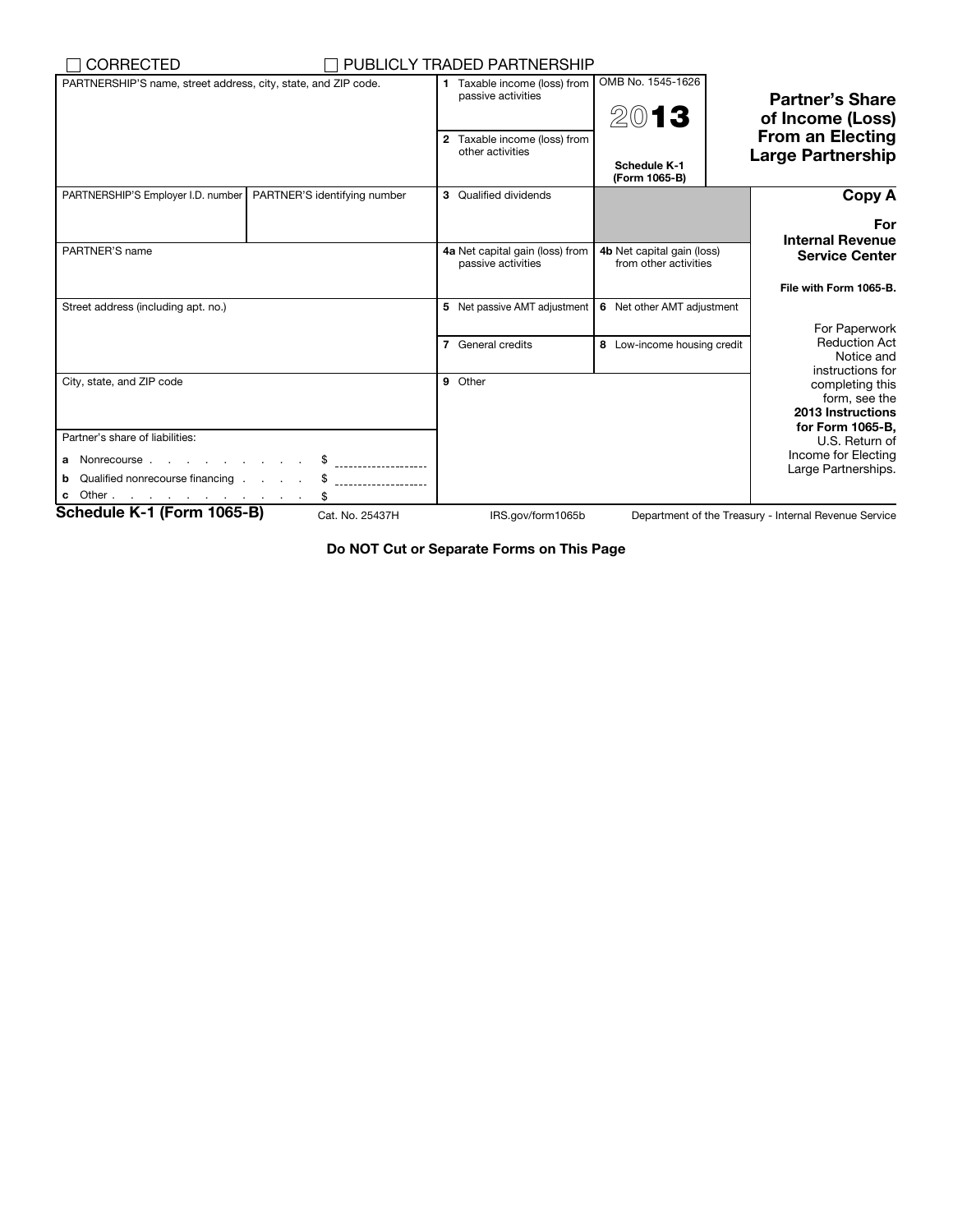| CORRECTED (if checked)                                             | PUBLICLY TRADED PARTNERSHIP (if checked)                                                               |                                                            |                                                                                                       |  |
|--------------------------------------------------------------------|--------------------------------------------------------------------------------------------------------|------------------------------------------------------------|-------------------------------------------------------------------------------------------------------|--|
| PARTNERSHIP'S name, street address, city, state, and ZIP code.     | 1 Taxable income (loss) from<br>passive activities<br>2 Taxable income (loss) from<br>other activities | OMB No. 1545-1626<br>2013<br>Schedule K-1<br>(Form 1065-B) | <b>Partner's Share</b><br>of Income (Loss)<br><b>From an Electing</b><br><b>Large Partnership</b>     |  |
| PARTNER'S identifying number<br>PARTNERSHIP'S Employer I.D. number | 3 Qualified dividends                                                                                  |                                                            | Copy B                                                                                                |  |
|                                                                    |                                                                                                        |                                                            | <b>For Partner</b>                                                                                    |  |
| PARTNER'S name                                                     | 4a Net capital gain (loss) from<br>passive activities                                                  | 4b Net capital gain (loss)<br>from other activities        | See the separate<br>Partner's<br><b>Instructions for</b><br><b>Schedule K-1</b>                       |  |
| Street address (including apt. no.)                                | 5 Net passive AMT adjustment                                                                           | 6 Net other AMT adjustment                                 | (Form 1065-B).                                                                                        |  |
|                                                                    | 7 General credits                                                                                      | 8 Low-income housing credit                                | This is important tax<br>information and is<br>being furnished to the<br><b>Internal Revenue</b>      |  |
| City, state, and ZIP code                                          | 9 Other                                                                                                |                                                            | Service. If you are<br>required to file a return,<br>a negligence penalty or<br>other sanction may be |  |
| Partner's share of liabilities:                                    |                                                                                                        |                                                            | imposed on you if this<br>income is taxable and                                                       |  |
| a Nonrecourse                                                      |                                                                                                        |                                                            | the IRS determines that                                                                               |  |
| <b>b</b> Qualified nonrecourse financing \$                        |                                                                                                        |                                                            | it has not been<br>reported.                                                                          |  |
| Schedule K-1 (Form 1065-B)<br>(Keep for your records.)             | IRS.gov/form1065b                                                                                      |                                                            | Department of the Treasury - Internal Revenue Service                                                 |  |